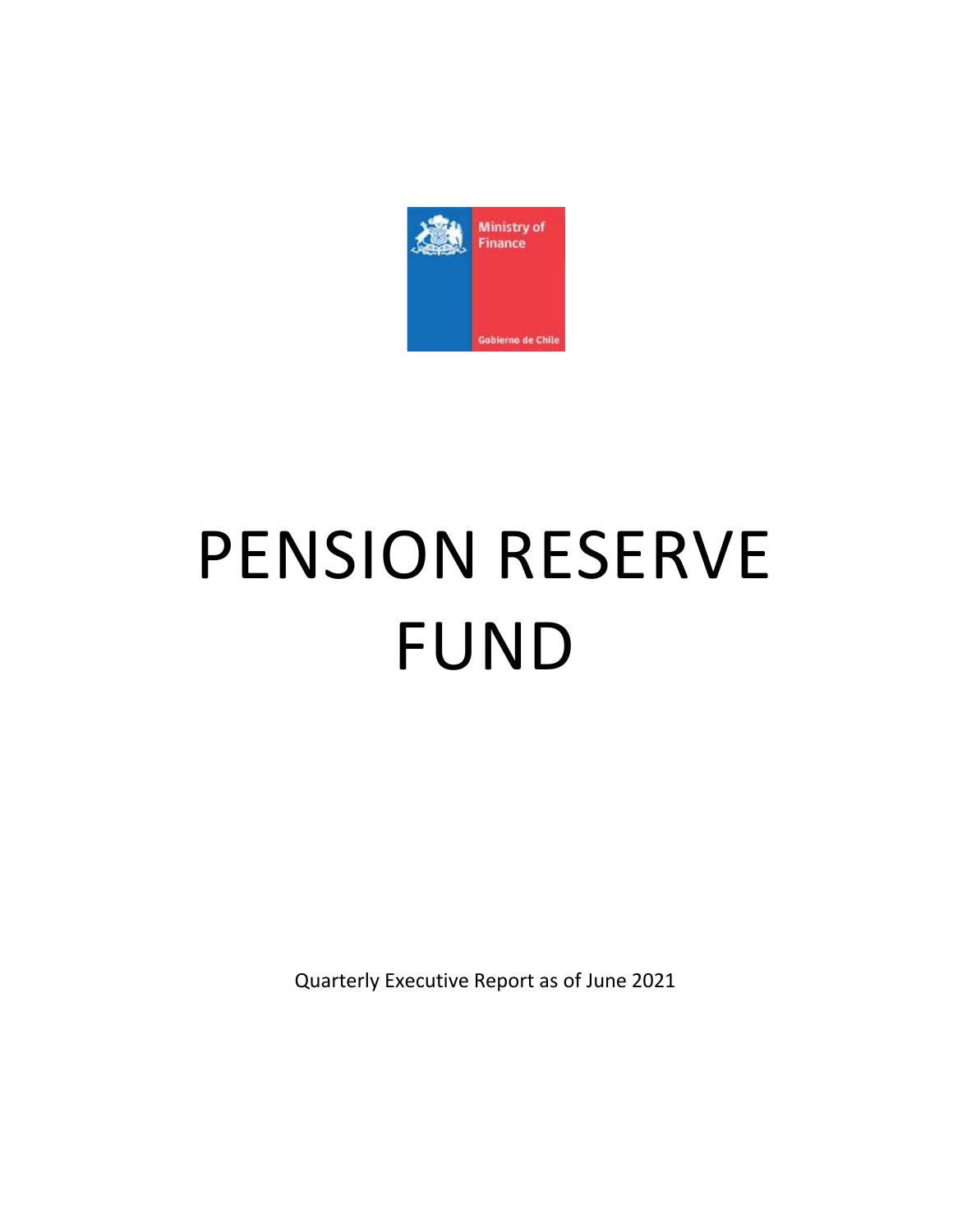# **EXECUTIVE SUMMARY**

## **Second Quarter 2021**





Source: Ministry of Finance, based on information provided by JPMorgan.

# **Portfolio composition**



Source: Ministry of Finance, based on information provided by JPMorgan.

 $\overline{a}$ 

 $1$  Returns reported in this document correspond to the Time Weighted Rate of Return (TWR), unless otherwise stated. Returns for periods greater than one year are annualized. For periods of less than one year, the return corresponds to the change during the period. Net returns reported are net of management fees.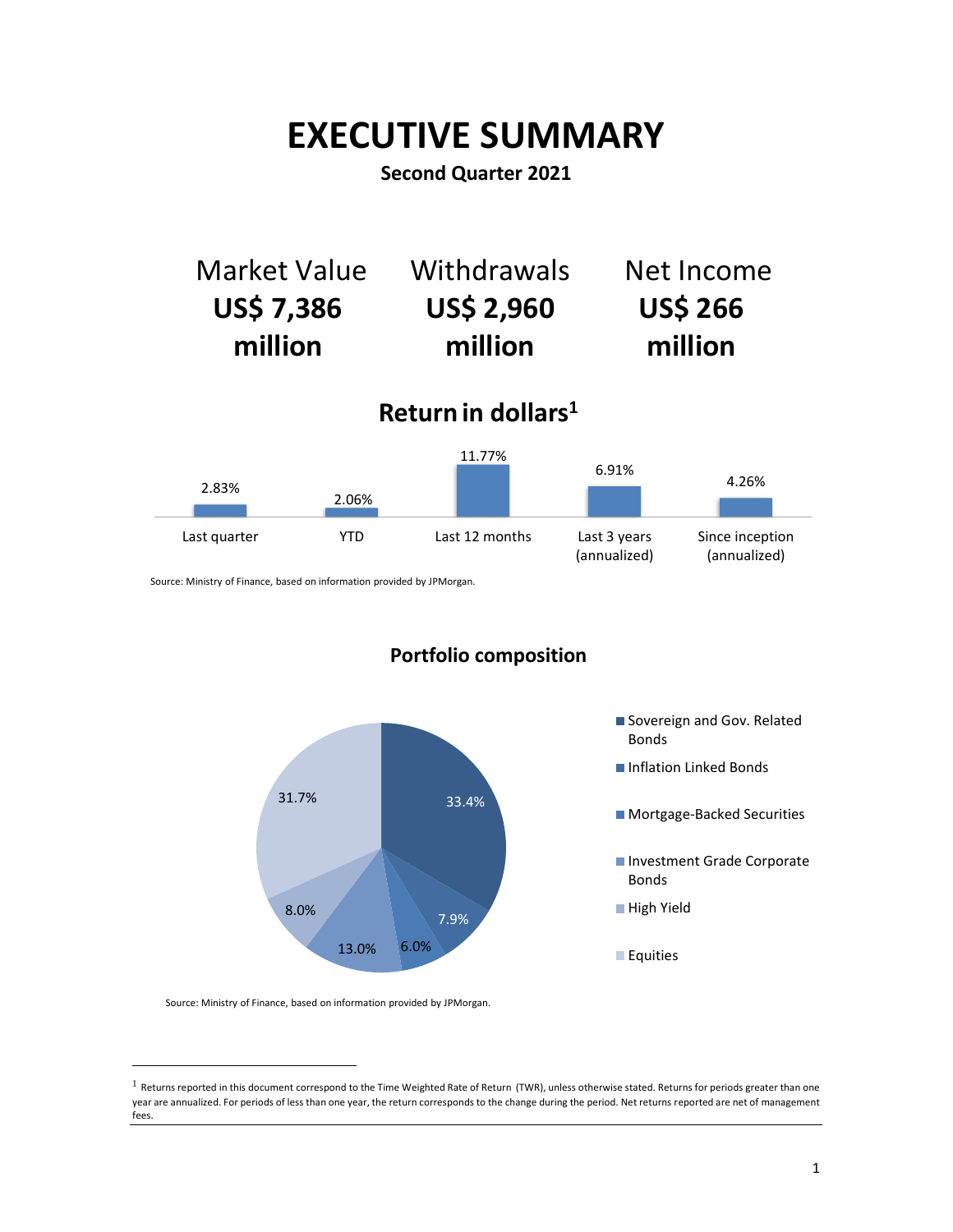# **I. Market Value of the Fund**

#### **Table 1**: **Quarterly change in market value**

(millions of dollars)

| <b>Changes in Market Value</b>      | 2020           |            | 2021     |                | <b>Since</b>  |
|-------------------------------------|----------------|------------|----------|----------------|---------------|
| (US\$ million)                      | Q <sub>3</sub> | Q4         | Q1       | Q <sub>2</sub> | Inception (a) |
| <b>Starting Market Value</b>        | 10,786.6       | 11,239.2   | 10,156.8 | 10,080.1       | 0.0           |
| Contributions                       | 0.0            | 0.0        | 0.0      | 0.0            | 9,477.1       |
| Withdrawals                         | 0.0            | $-1,576.5$ | 0.0      | $-2,959.8$     | $-5,951.8$    |
| <b>Accrued Interest</b>             | 59.4           | 36.5       | 37.8     | 39.7           | 2,213.2       |
| Capital Gains (Losses)              | 395.2          | 460.5      | $-112.9$ | 228.0          | 1,697.1       |
| Admin., Custody and Other Costs (b) | $-1.9$         | $-2.9$     | $-1.6$   | $-1.6$         | $-49.2$       |
| <b>Final Market Value</b>           | 11,239.2       | 10,156.8   | 10,080.1 | 7,386.5        | 7,386.5       |

(a) The PRF was stablished with an initial contribution of US\$ 604.5 million on December 28, 2006. Also, US\$ 0.09 million were contributed corresponding to the accrued interest experienced in 2006.

(b) It includes costs associated with consultants and others.

Source: Ministry of Finance, based on information provided by JPMorgan.

#### **Figure 1: PRF market value development**

(millions of dollars)



2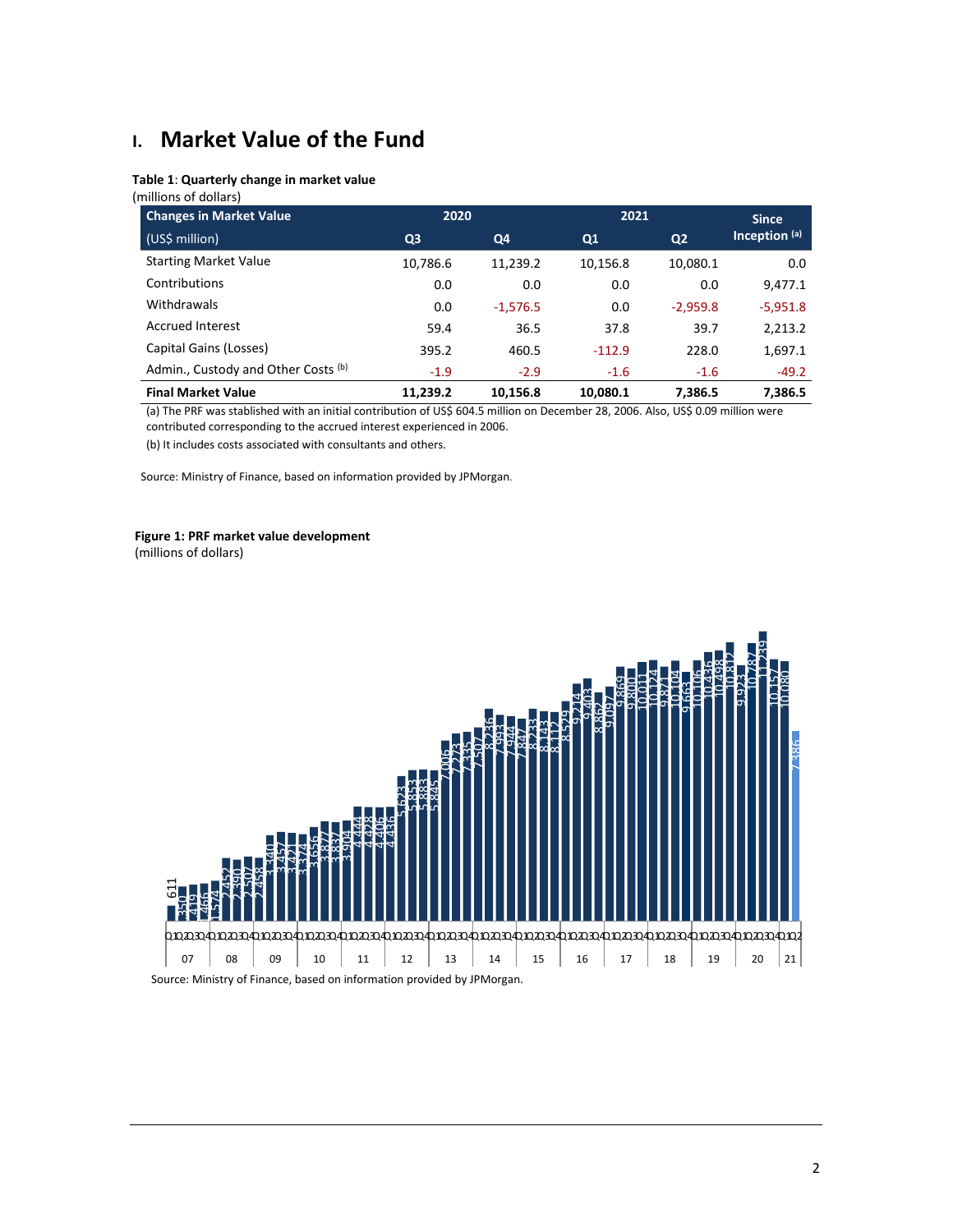### **II. Returns**

**Table 2**: **Performance net of fees by asset class<sup>2</sup>** (percent)

| Returns <sup>(a)</sup>                 | Last 3<br>months | <b>YTD</b> | Last 12<br>months | Last 3 years<br>(annualized) | <b>Since</b><br>Inception<br>(annualized) | Inception    |
|----------------------------------------|------------------|------------|-------------------|------------------------------|-------------------------------------------|--------------|
| Sovereign and Government Related Bonds | 1.13%            | $-3.84%$   | 2.46%             | 4.02%                        | 1.39%                                     | $01$ -Jan-12 |
| Inflation Indexed Sov. Bonds           | 2.86%            | $-0.70%$   | 7.93%             | 5.63%                        | 3.37%                                     | $01$ -Jan-12 |
| <b>US Agencies MBS</b>                 | 0.27%            | $-0.72%$   | $-0.16%$          |                              | 3.76%                                     | 22-Jan-19    |
| Corporate Bonds                        | 2.76%            | $-1.78%$   | 5.43%             | 6.40%                        | 3.89%                                     | 17-Jan-12    |
| High Yield Bonds                       | 3.01%            | 2.05%      | 14.69%            | $\overline{\phantom{a}}$     | 7.03%                                     | 22-Jan-19    |
| Equities                               | 7.33%            | 12.35%     | 37.57%            | 14.31%                       | 11.76%                                    | 17-Jan-12    |
| <b>Total Long Term</b>                 | 3.65%            | 2.57%      | 14.49%            | 7.77%                        | 4.44%                                     | 04-Apr-07    |
| Total Composite <sup>(b)</sup>         | 2.83%            | 2.06%      | 11.77%            | 6.91%                        | 4.26%                                     | 04-Apr-07    |
| Exchange rate (CLP)                    | 0.43%            | 3.38%      | $-9.93%$          | 4.30%                        | 2.20%                                     | 04-Apr-07    |
| Return in CLP(c)                       | 3.28%            | 5.51%      | 0.67%             | 11.51%                       | 6.55%                                     | 04-Apr-07    |

(a) *Time Weighted Return* (it is calculated as the growth rate of the funds that were invested throughout the period).

(b) Includes the Short-Term portfolio which begins on October 1, 2020 and ends on June 8, 2021.

(c) Return in CLP corresponds to the sum of the percentage change of the exchange rate CLP/USD and the return in USD.

Source: Ministry of Finance, based on information provided by JPMorgan.

#### **Figure 2: Quarterly net returns in dollars (TWR)**

(percent)

 $\overline{a}$ 



 $2$  Returns for periods of more than one year are compound annualized rates while those for less than a year correspond to the change as seen in the stated period. To meet high standards of transparency and provide a better assessment of the gains or losses on investments, the Ministry of Finance discloses the fund's return in different time horizons and currencies. With respect to the time horizon, it is important to note that, in keeping with the medium-and long term investment policy, the return assessment should focus on that period, disregarding fluctuations that may occur monthly or quarterly. With regard to returns expressed in different currencies, the return in US dollars allows for an assessment which is more in line with the investment policy given that the fund's resources are wholly invested abroad and in foreign currencies. The return in Chilean pesos is also disclosed. This return reflects changes in the pesodollar exchange rate and, therefore, may experience greater fluctuations. Finally, as with any investment, returns obtained in the past do not guarantee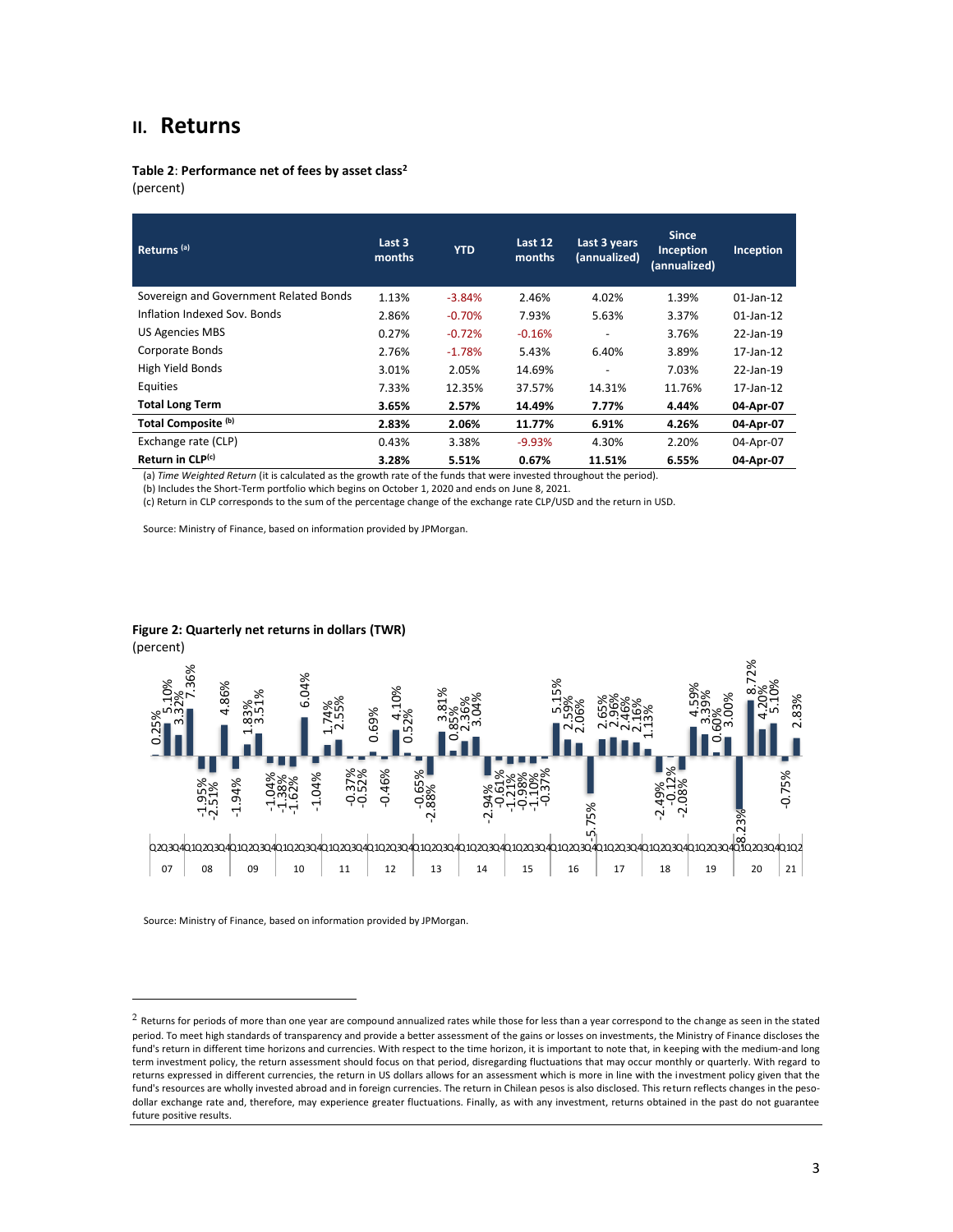#### **Table 3**: **Excess returns**

(basis points)

| <b>Asset Class</b>                     | Last<br>3 months | <b>YTD</b> | Last<br>12 months | Last 3 years<br>(annualized) | <b>Since</b><br>Inception<br>(annualized) | Inception  |
|----------------------------------------|------------------|------------|-------------------|------------------------------|-------------------------------------------|------------|
| Sovereign and Government Related Bonds | 3                | 15         | 27                | 28                           | $-1$                                      | 01-01-2012 |
| Inflation Indexed Sov. Bonds           | $-3$             | $-7$       | 0                 | $-5$                         | 15                                        | 01-01-2012 |
| <b>US Agencies MBS</b>                 | $-6$             | 5          | 25                | $\overline{\phantom{a}}$     | 0                                         | 22-01-2019 |
| Corporate Bonds                        | 10               | $-8$       | $-24$             | $-1$                         | $-26$                                     | 17-01-2012 |
| High Yield Bonds                       | $-5$             | $-3$       | 10                | $\overline{\phantom{a}}$     | $-25$                                     | 22-01-2019 |
| Equities                               | $-21$            | $-21$      | $-231$            | $-86$                        | $-57$                                     | 17-01-2012 |
| <b>Total Long Term</b>                 | 12               | 35         | $-19$             | $-22$                        | $-25$                                     | 01-04-2007 |
| Total Composite <sup>(a)</sup>         | -5               | $-3$       | $-61$             | $-36$                        | $-28$                                     | 01-04-2007 |

(a) Includes the Short-Term portfolio which begins on October 1, 2020 and ends on June 8, 2021.

Source: Ministry of Finance, based on information provided by JPMorgan.

#### **Figure 3: Internal rate of return in dollars (IRR)** (percent)

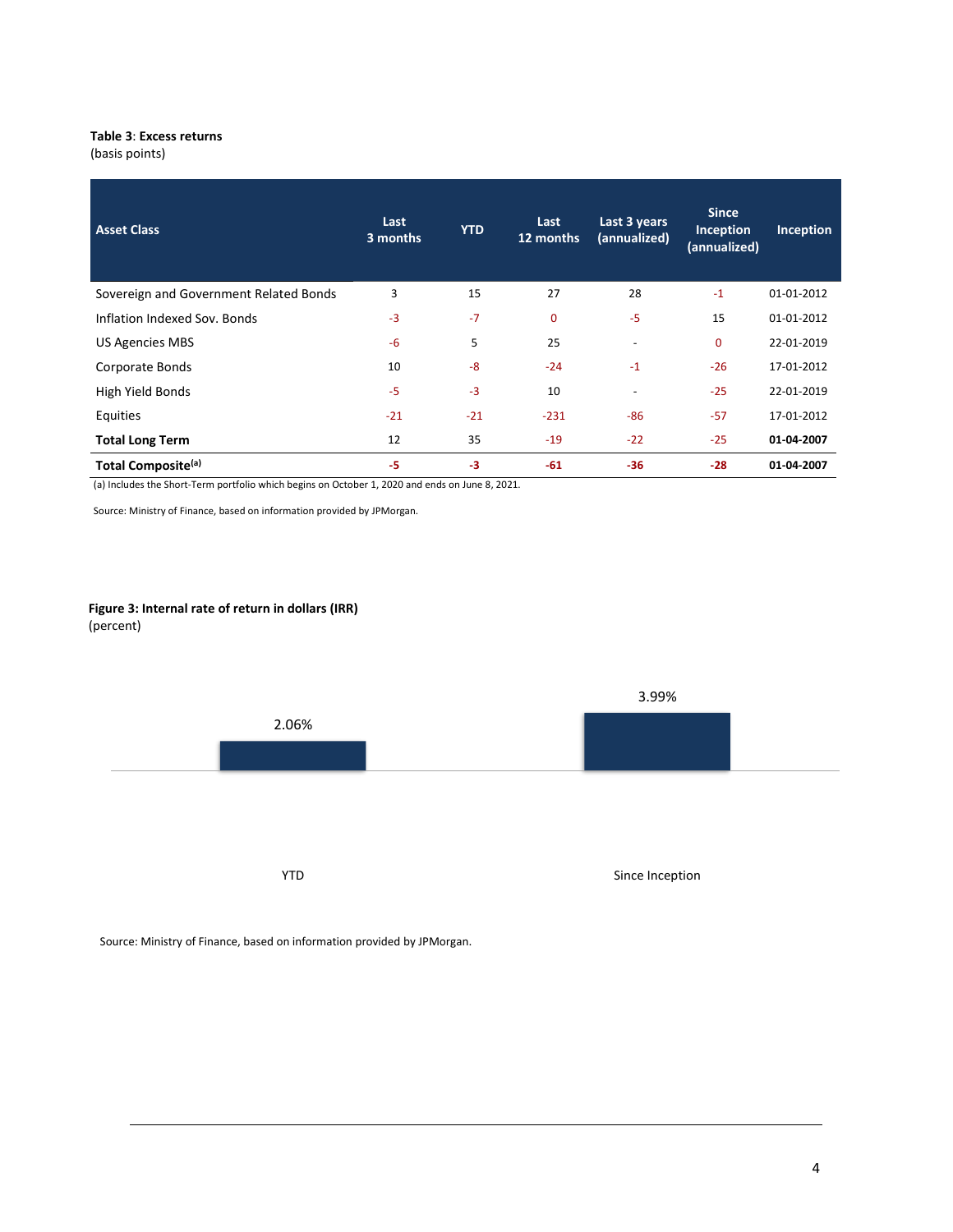# **III. Long Term Invesment Portfolio (LTIP)**

#### **III.1. Total portfolio**

#### **Figure 4: Investment by asset class**

(percent of LTIP)



# **Figure 5: Investment by currency**

(percent of LTIP)



Source: Ministry of Finance, based on information provided by JPMorgan.

Source: Ministry of Finance, based on information provided by JPMorgan.

#### **Figure 6: Investments by country** (percent of LTIP)



#### **Figure 7: Investment by economic sector** (percent of LTIP)

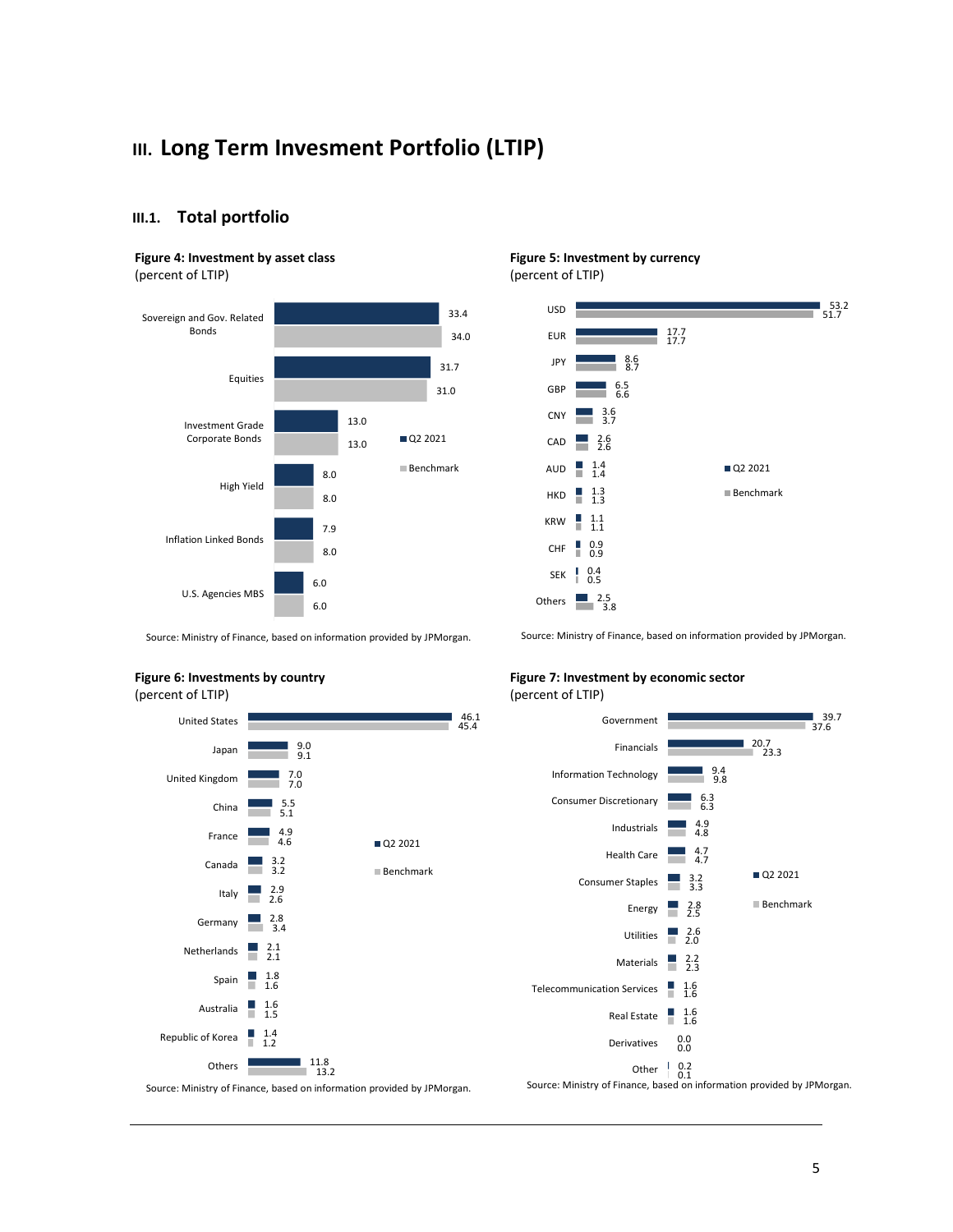#### **III.2. Fixed-Income portfolio**







(1) Includes cash and cash equivalents.



Source: Ministry of Finance, based on information provided by JPMorgan.

#### Source: Ministry of Finance, based on information provided by JPMorgan.

#### **Table 4**: **Portfolio by issuer credit rating** (percent of the LTIP fixed-income portfolio)

|                 | Sovereign and<br>Government<br><b>Related Bonds</b> | <b>Inflation</b><br><b>Indexed Sov.</b><br><b>Bonds</b> | <b>US Agencies</b><br><b>MBS</b> | Corporate<br><b>Bonds</b> | <b>High Yield</b><br><b>Bonds</b> | <b>Total Fixed</b><br><b>Income</b> |
|-----------------|-----------------------------------------------------|---------------------------------------------------------|----------------------------------|---------------------------|-----------------------------------|-------------------------------------|
| AAA             | 15.0%                                               | 5.0%                                                    | 8.7%                             | 0.2%                      | 0.0%                              | 28.9%                               |
| $AA+ / AA-$     | 9.4%                                                | 5.2%                                                    | 0.0%                             | 1.1%                      | 0.0%                              | 15.6%                               |
| $A+ / A-$       | 19.2%                                               | 0.4%                                                    | $0.0\%$                          | 7.0%                      | 0.0%                              | 26.5%                               |
| $BBB+ / BBB-$   | 5.4%                                                | 1.0%                                                    | $0.0\%$                          | 10.4%                     | 0.0%                              | 16.8%                               |
| $BB+ / BB-$     | 0.0%                                                | 0.0%                                                    | 0.0%                             | 0.2%                      | 5.6%                              | 5.9%                                |
| $B+ / B-$       | 0.0%                                                | 0.0%                                                    | $0.0\%$                          | 0.0%                      | 4.4%                              | 4.2%                                |
| $CCC+$ or below | 0.0%                                                | 0.0%                                                    | $0.0\%$                          | 0.0%                      | 1.2%                              | 1.2%                                |
| Others $(1)$    | 0.0%                                                | 0.0%                                                    | 0.0%                             | 0.2%                      | 0.4%                              | 1.0%                                |
| <b>Total</b>    | 49.0%                                               | 11.6%                                                   | 8.7%                             | 19.0%                     | 11.7%                             | 100.0%                              |

(1) It includes cash, cash equivalents and unliquitated transactions. Also, in the case of High Yield Bonds, it includes bonds with rating over BB+.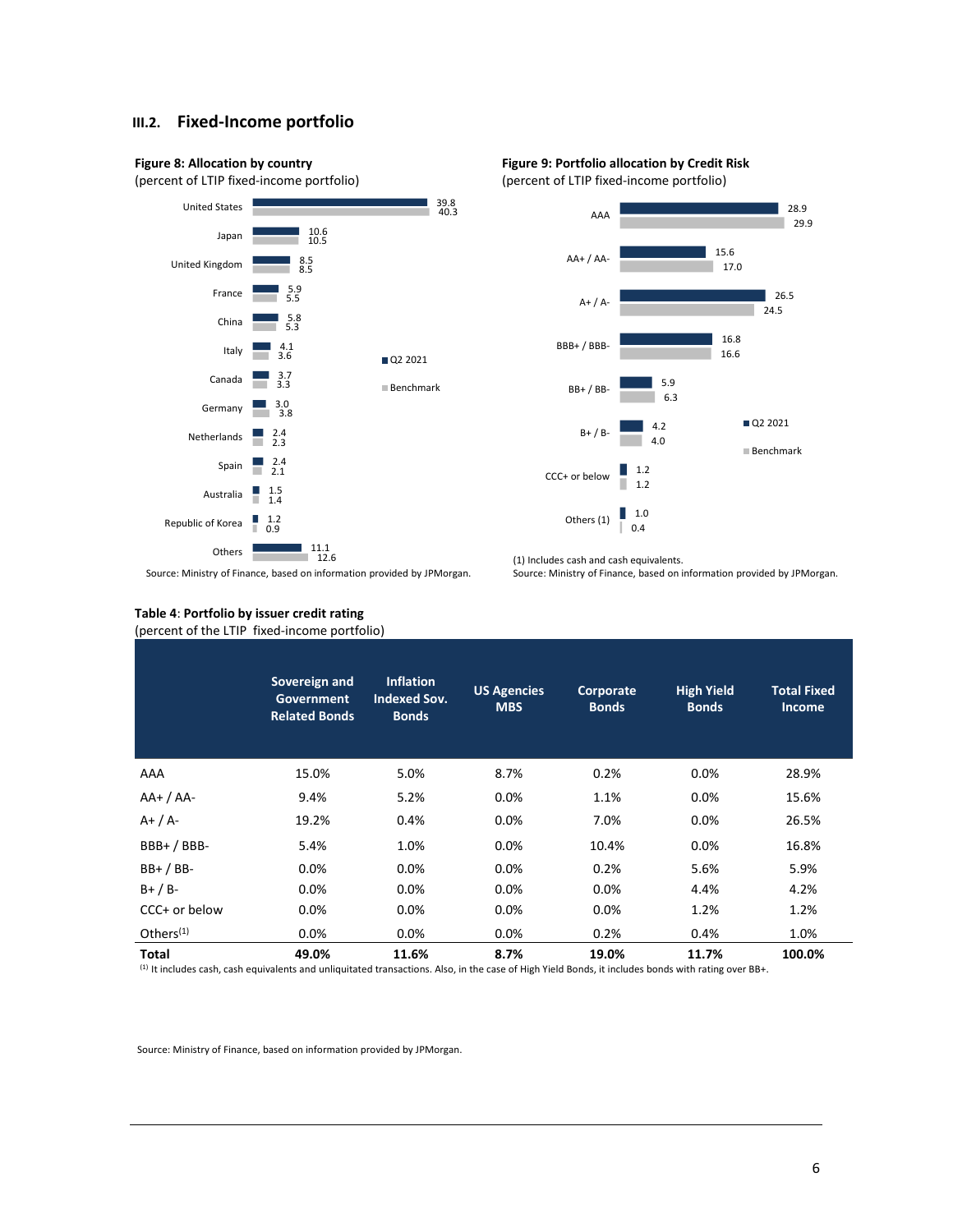







Source: Ministry of Finance, based on information provided by JPMorgan. .





**Figure 13: Largest exposures to US Agencies MBS**  (millions of dollars)



Source: Ministry of Finance, based on information provided by JPMorgan.

(1) Includes cash, cash equivalend and payables. Source: Ministry of Finance, based on information provided by JPMorgan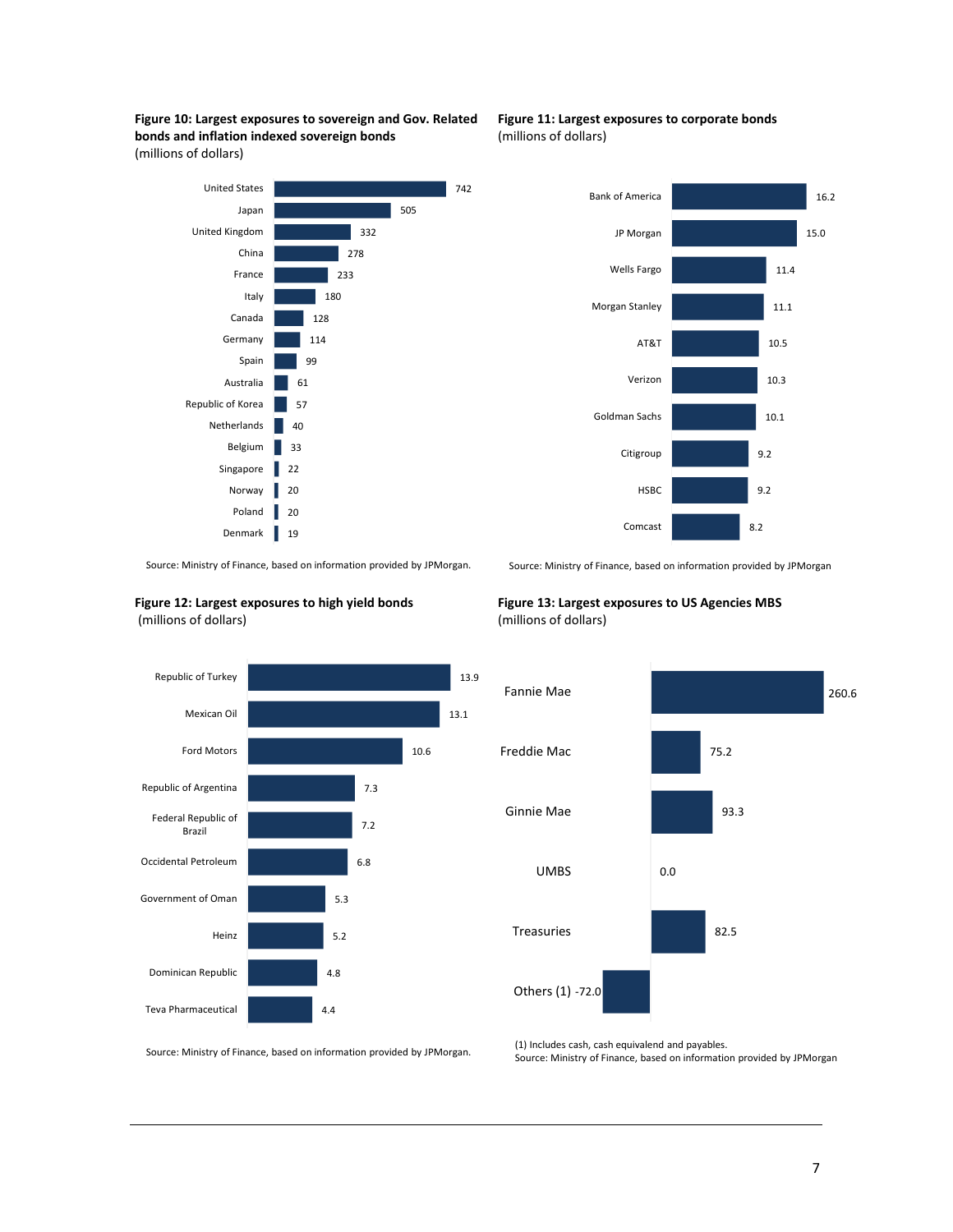#### **Figure 14: Duration** (years)



Source: Ministry of Finance, based on information provided by JPMorgan.

#### **III.3. Equities**

**Figure 15: Allocation by country** (percent of equity portfolio)



#### **Figure 16: Allocation by economic sector** (percent of equity portfolio)



Source: Ministry of Finance, based on information provded by JPMorgan.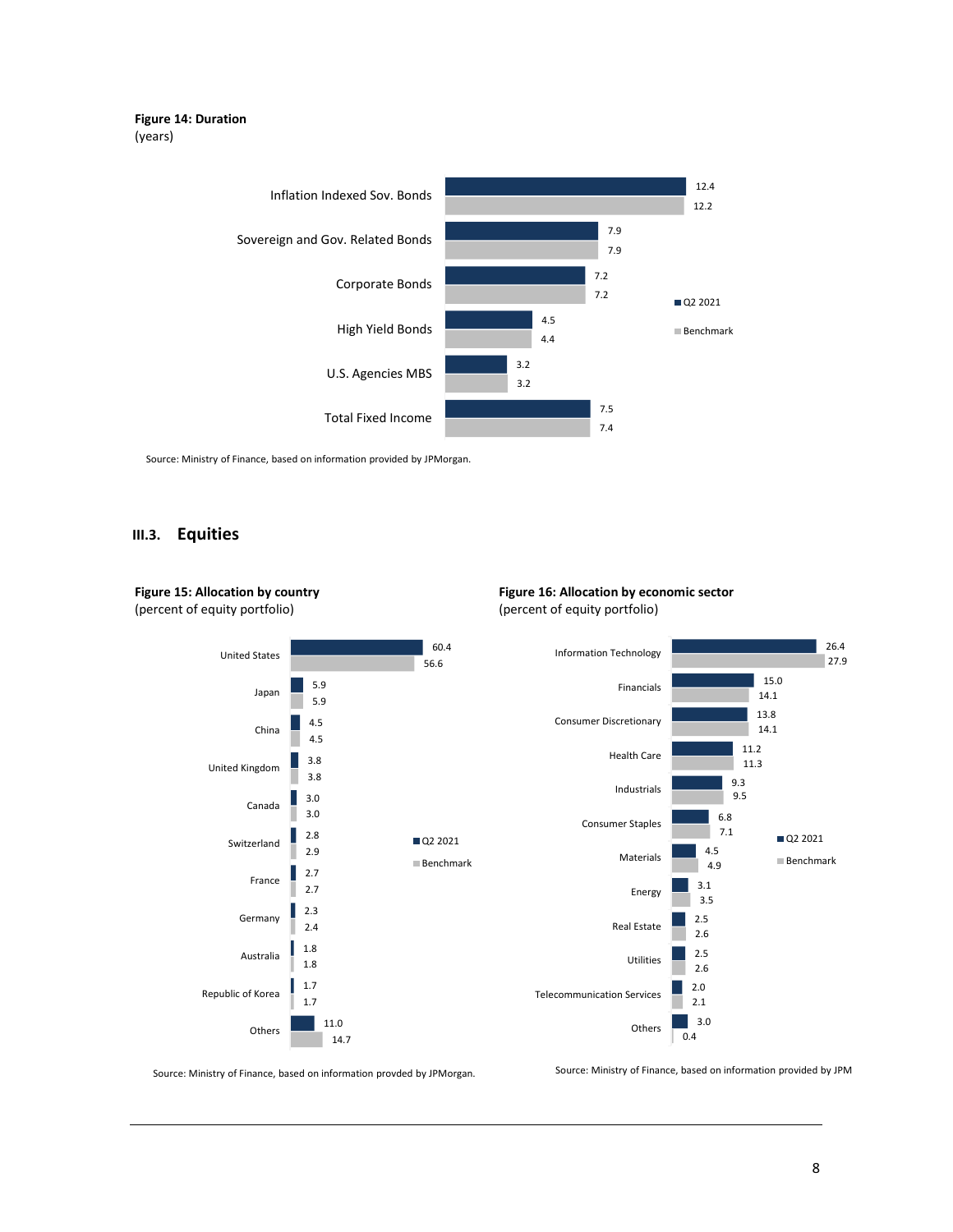#### **Figure 17: Largest equities investments**

(millions of dollars)

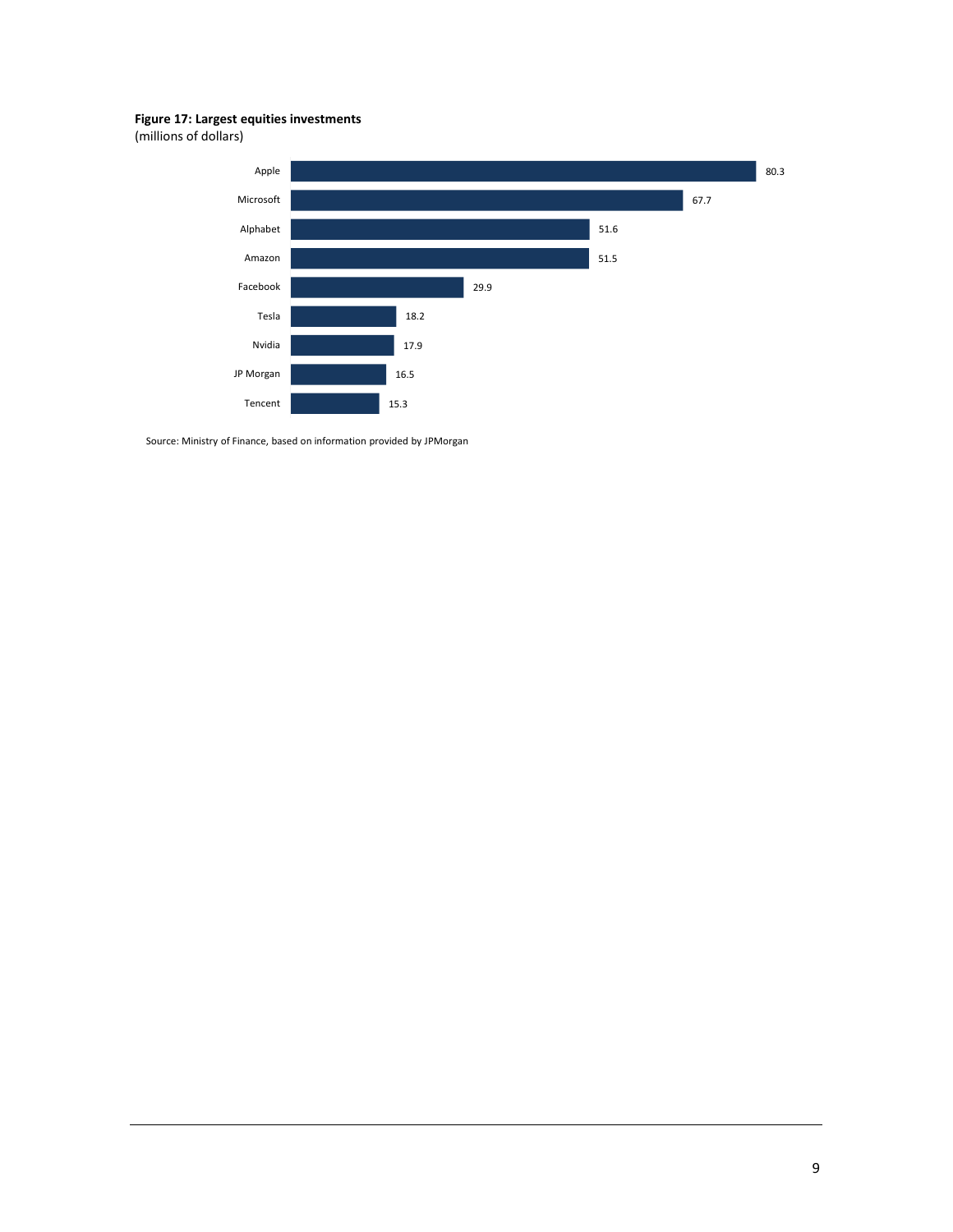# **IV. Other indicators**

An indicator commonly used for monitoring the market risk of the portfolio is the return volatility. In the quarter, the standard deviation of returns of the PRF was 7.07%<sup>3</sup>. The tracking error ex-post, an indicator used to measure the degree of how close the portfolio tracks the return of benchmark, was 36 basis points<sup>4</sup> at the quarter end.

#### **Table 5**: **Standard deviation and tracking error ex-post**

|                                                                        | 02 2021 |
|------------------------------------------------------------------------|---------|
| <b>Standard Deviation</b>                                              | 7.07%   |
| Tracking error ex-post (basis points)                                  | 36      |
| Source: Ministry of Finance, based on information provided by JPMorgan |         |

# **V. Securities Lending Income and Administration Cost**

The cost associated with the management of the fund by those responsible for the investment<sup>5</sup> was US\$924,693 during the quarter, while expenses associated with the custody service<sup>6</sup> were US\$396,114, and the cost associated to others<sup>7</sup> were US\$264,945. Meanwhile, the securities lending program generated revenues of US\$143,820 during the same period (see table 6).

| Table 6: Other flows in the quarter (in dollars) |              |           |
|--------------------------------------------------|--------------|-----------|
|                                                  |              | Q2 2021   |
| Outflow                                          |              |           |
| Administration                                   |              | 924,693   |
| Custody                                          |              | 396,114   |
| Others                                           |              | 264,945   |
|                                                  | <b>Total</b> | 1,585,752 |
| <b>Inflows</b>                                   |              |           |
| Security Lending                                 |              | 143,820   |
| Others                                           |              | 0         |
|                                                  | <b>Total</b> | 143,820   |

Source: Ministry of Finance, based on information provided by JPMorgan and the Central Bank of Chile

 $\overline{a}$ 

<sup>&</sup>lt;sup>3</sup> Standard deviation of annualized monthly returns of the past three years.

<sup>4</sup> Standard deviation of annualized monthly excess returns of the portfolio against the benchmark in the past three years.

<sup>5</sup> The Central Bank of Chile is responsible for the investment of the sovereign fixed-income portfolio (42% of the fund) and for the US Agencies MBS portfolio (6% of the fund). In the case of the last, the administration is delegated to BNP Paribas and Western Asset Management. The investment of the equities portfolio (31%) is responsibility of Mellon Capital Management Corporation and UBS Asset Management (UBS), while the investment of the corporate bonds portfolio (13%) is responsibility of Credit Suisse and UBS, and the investment of the High Yield portfolio (8%) is responsibility of Nomura Asset Management and BlackRock Institutional Trust Company. The entities responsible for investing portfolios of equities were selected in 2011 in the case of Mellon and in 2020 in the case of UBS, and the corporate bond portfolio managers were selected at the end of 2020, while the entities responsible for investing portfolios of US Agencies MBS and High Yield bonds were selected at the beginning of 2019.

 $6$  The custodian bank is J.P. Morgan.

 $7$  Corresponds to other expenses, for example, consulting, overdraft fees, among others.